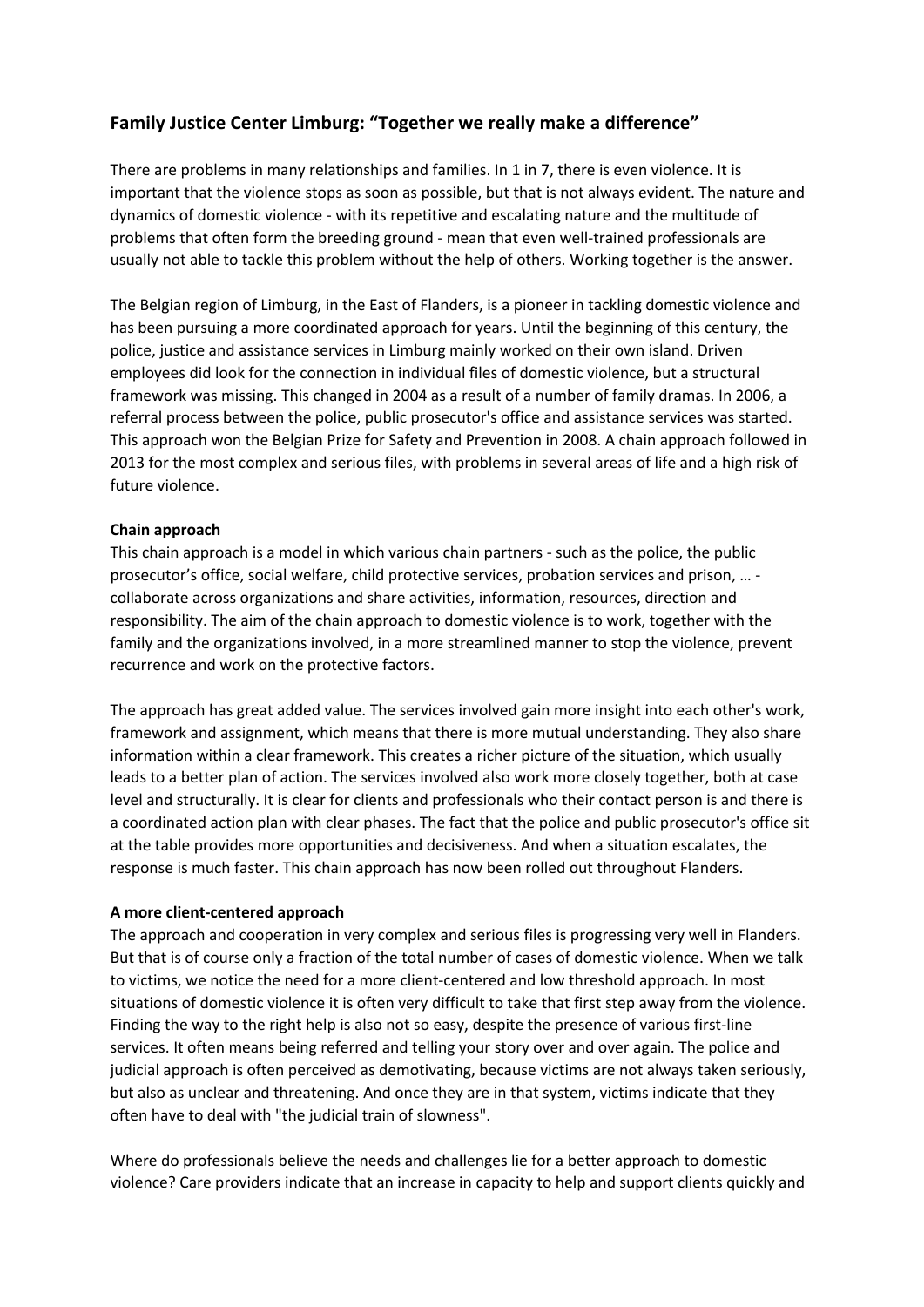sufficiently is their number one priority. Furthermore there are many challenges with regard to offender therapy and expertise on specific forms such as honor-related violence. The police are hoping that by working together more closely and focusing more on assistance, fewer interventions are needed, especially in those families where they have to intervene every week. Training for the police is also essential. There is enormous added value in a more upholstered official report, a correct attitude in the field and a better view of risk factors. From a judicial perspective, the ambition is to focus more on the cases in which justice can really make a difference. Intervening faster, with a temporary barring order for example, is high on the agenda. And the term in which domestic violence files are brought to the criminal court should be a lot shorter.

### **Family Justice Center Limburg**

Taking all these needs and expectations into account, the Limburg partners - together with a group of former victims and offenders - drew up a joint vision for the coming years. The Family Justice Center (FJC) - a cooperation model that comes from the US and is also gaining ground within Europe - is central to this, with assistance and probation services, police and justice under one roof. An FJC provides a framework for intensive and effective multi-agency collaboration, to support families and to stop the violence. Each FJC partner delegates one or more (often part-time) experts. FJC Limburg currently has about 35 employees from different organizations. Coordination is done by the Flemish government.

FJC Limburg started in October 2017. It is not yet directly accessible to clients. Every Limburg professional can register complex and heavy files. The existing chain approach is therefore integrated into the FJC. A second intake opportunity is via an official police report. In a pilot region consisting of the two largest police districts in Limburg, all domestic violence reports end up at the FJC, as soon as possible. The public prosecutors and police representatives within the FJC then check the antecedents and carry out a risk assessment. A triage meeting takes place between the police and the public prosecutor's office every weekday, where all cases are color-coded: green, orange or red, based on their risk level.

In the cases that are labelled green a letter is sent urging those involved to seek help and work on their problems so that the situation does not escalate. If a case is labelled orange or red, those affected are notified of the FJC's involvement and relevant information may be shared between the FJC partners. A multidisciplinary meeting takes place every week at which cases are discussed. In each case a case manager is appointed who gets to work with the persons concerned and takes care of the necessary follow-up. The difference between orange and red cases mainly lies in the nature and severity of the violence that occurred and how fast the case manager will reach out to the clients and the intensity of their contacts. Also the speed of the judicial response to the violence may vary.

### **Results and further development**

On an annual basis, approximately 1250 families are registered with the Family Justice Center Limburg. After risk assessment, an average of 47% of the files are green, 31% orange and 22% red. In three quarters of the families we see there are problems or violence between partners or expartners. More than 10% are related to child abuse and high conflict divorces, and 6% to parental abuse by, for example, an addicted son. It also concerns cases of elder abuse or honor-related violence. The most common risk factors are: violent antecedents (52%), substance use (39%), psychological problems (33%), housing (20%), finances (18%) and education (12%).